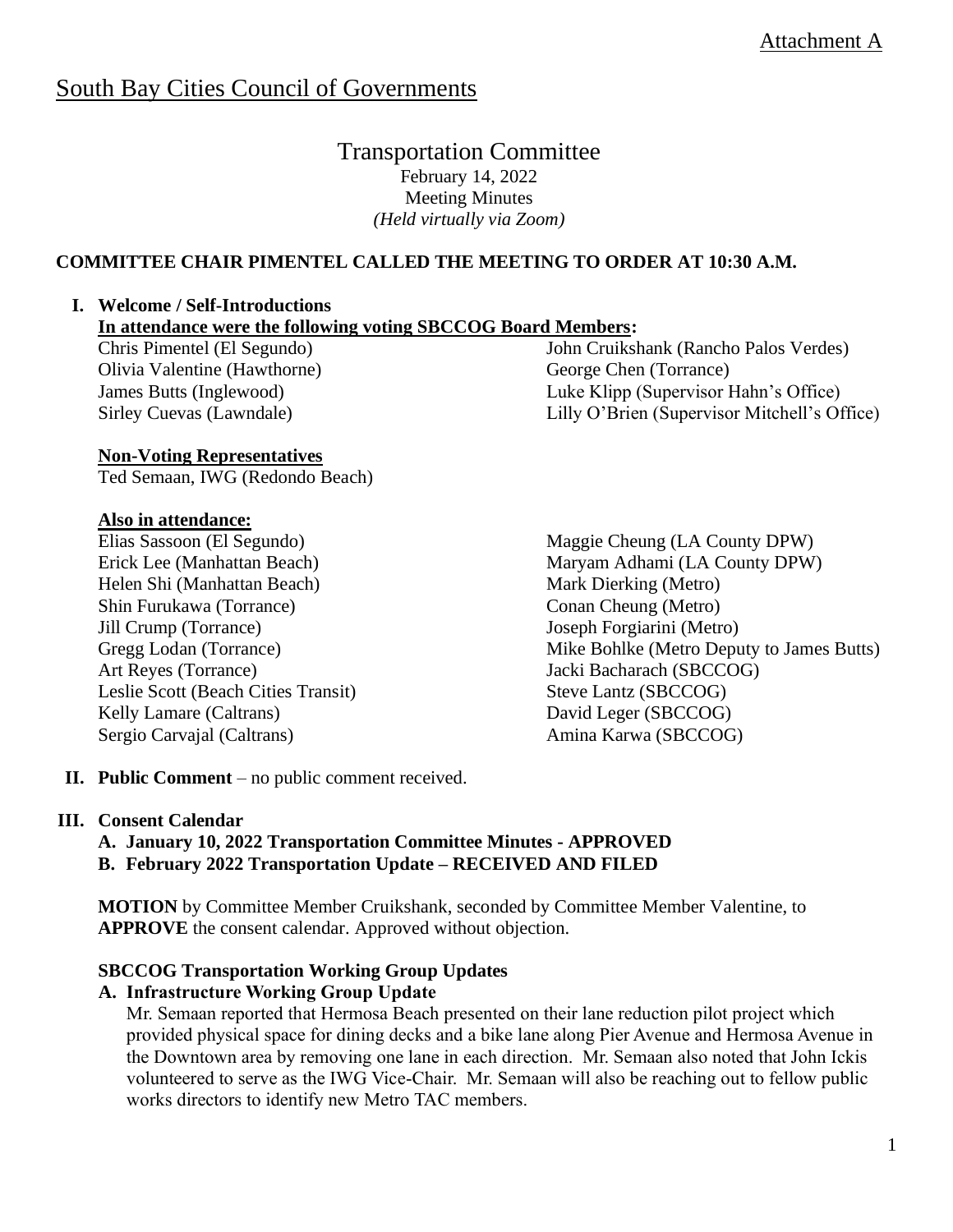# **B. Transit Operators Working Group Update**

Mr. Leger reported that the working group reviewed the Metro Budget Request items, discussed preparations for the Super Bowl, as well as COVID-19 impacts on staffing. Ms. Scott added that transit providers received notice from Metro that Metro will be conducting walking tours in the neighborhoods surrounding the proposed Green Line extension to Torrance. Mr. Lantz also added that Metro is currently enforcing fare collection as of January  $10<sup>th</sup>$  but has also launched expanded discount programs to attract new riders.

# **C. Metro Service Council** – No update provided

No update from the Council was provided, but Ms. Bacharach noted that the SBCCOG is currently accepting nominations for the South Bay Service Council. There are currently 3 seats open, and two incumbents have expressed interest in running again.

# **IV. Caltrans District 7 South Bay Projects Update**

Mr. Carvajal reported that Caltrans will be adopting the 2022 SHOPP projects in March. He also announced that Caltrans' Director, Toks Omishakin was recently appointed to lead the California State Transportation Agency by Governor Newsom.

Committee Member Cruikshank shared that because of the additional Regional Housing Needs Assessment (RHNA) units required of cities, the RPV City Council voted to request Caltrans work with RPV's Public Works Director to ensure those RHNA impacts are evaluated in upcoming traffic analyses.

# **V. Measure R And Measure M Metro Budget Request Update – RECOMMENDED BOARD APPROVAL**

Mr. Lantz provided an overview of the process, number of projects recommended for funding, and total funding recommendations as part of the Measure R South Bay Highway Program projects and Measure R South Bay Transit Investment Program project list

**MOTION** by Committee Member Cruikshank, seconded by Committee Member Valentine, to **RECOMMEND BOARD APPROVAL** of the Measure R Metro Budget Request project lists. Approved without objection.

**MOTION** by Committee Member Valentine, seconded by Committee Member O'Brien, to **RECOMMEND BOARD APPROVAL** Measure M MSPs Metro Budget Request. Approved without objection. Committee Member Cruikshank abstained due to a professional conflict on one of the projects.

## **VI. Transportation Projects Supporting Olympic Venues In South Bay Cities**

Mr. Lantz reported that South Bay cities should begin evaluating the potential transportation projects that would be needed to support the 2028 Olympics, including venues, athlete housing, and more. Several sites have already been identified, including SoFi Stadium and Dignity Health Sports Park in Carson.

Committee Vice-Chair Valentine asked what types of improvements Mr. Lantz was asking for as well as funding opportunities. Mr. Lantz explained that projects could include reversible lanes, transit lanes, bike infrastructure, and more. He added that there are likely multiple funding opportunities including Measure M and the Olympics committee, but that the scope of the project and longevity of the project may help identify specific sources of funding.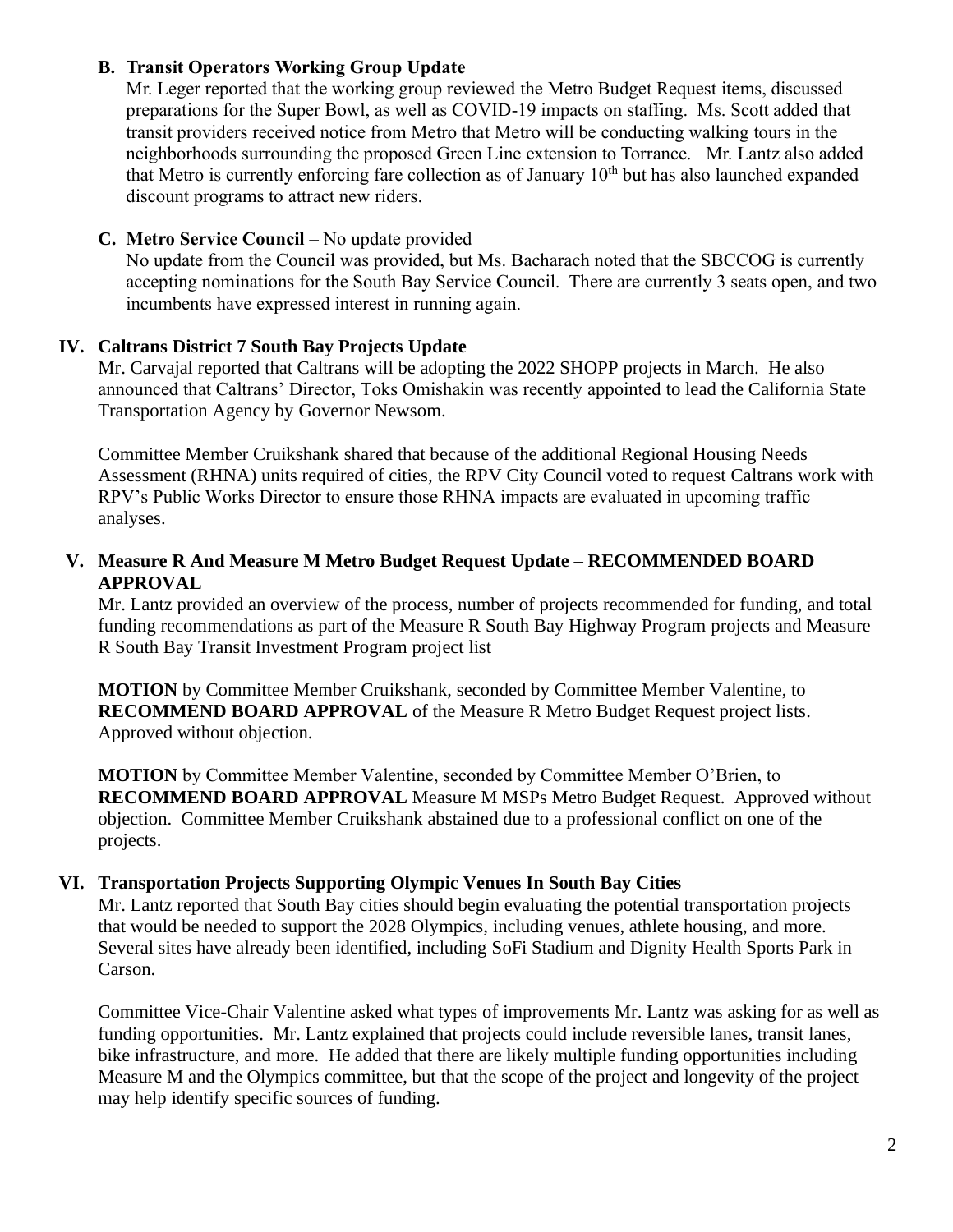Committee Member O'Brien shared that Metro has developed a list of projects that could be a good starting point. There will be a Games Mobility Committee for the Olympics, which should receive that project list after Metro conducts an evaluation of them.

# **VII. Presentation by Metro on C Line (Green Line) Mid-life Rehab and Proposed Crenshaw/LAX Operating Plan**

# **a. Letter of Support – TABLED**

Ms. Bacharach explained that in 2018, Metro staff developed numerous potential operating plans in advance of the anticipated Crenshaw/LAX (CLAX) line opening. The SBCCOG had serious concerns about several of the operating plans as they impacted Green Line riders who currently have a one seat ride into/out of the South Bay. She also added that the SBCCOG was concerned about information shared by Metro at the time that several Green Line station platforms would require extensions to allow for three-car trains (Metro's standard configuration) as well as traction power upgrades. The SBCCOG and Gateway Cities COG came together rin 2018 to recommend Metro adopt a compromise plan (C-3) which would run as a one-year pilot. Metro staff continued recommending their preferred plan, but Supervisor Hahn was able to build support at the Metro Board for the SBCCOG-GCCOG C-3 pilot proposal, which was ultimately adopted. In January 2022, Metro staff approached the SBCCOG with a new operating plan proposal. After that meeting, the SBCCOG recommended Metro staff also meet with GCCOG as they had not been briefed on this new proposal.

Mr. Lantz reviewed the new CLAX operating plan proposal by Metro staff which would provide a one seat ride from Torrance (upon Green Line extension) to the Expo Line on the CLAX line. The Green Line from Norwalk would no longer go south, but would instead go north to the Airport Connector (96<sup>th</sup>) St) station which would then be the transfer point for riders to then either go north on the CLAX line or south via the CLAX/ Green Line South route.

Committee Member O'Brien first asked if all recommended actions were being tabled. Ms. Bacharach thought it was prudent to table any action to allow for further discussion of the issue between Metro and all impacted subregions.

Committee Member O'Brien then asked what prompted the apparent urgency to deviate from the 2018 plan given that the CLAX line is not yet even complete, and will subsequently close portions to allow for the LAX People Mover to connect in, as well as the future Centinela Grade Separation project. Ms. Bacharach shared that she thinks it was the SBCCOG's advocacy to Metro regarding the required station upgrades on the Green Line. She went on to explain that the Green Line mid-life rehab seemed to be a good opportunity to make those upgrades, so the SBCCOG had been encouraging Metro to consider that scope as part of their rehab plans. However, the SBCCOG has not requested a change from the 2018 plan, but could consider supporting an alternative if it's commonly agreed upon.

Committee Vice-Chair Valentine asked Mr. Lantz to explain the need for more power. Mr. Lantz noted that when three-car trains are running high frequency, Metro's current power stations do not provide adequate power to run trains in both directions at the desired train frequency. Mr. Cheung confirmed that certain operating scenarios would require new power substations to run trains at the design standards. He added that Metro staff feels those upgrades would not be needed with the new operating plan proposal.

Committee Member Klipp shared that he also thought it would be good to table this item. He agreed that if a new alternative is mutually agreed upon, the previous plan might not be needed, but that it is also possible there would not be mutual support by the two COGs for the new plan. He reiterated the